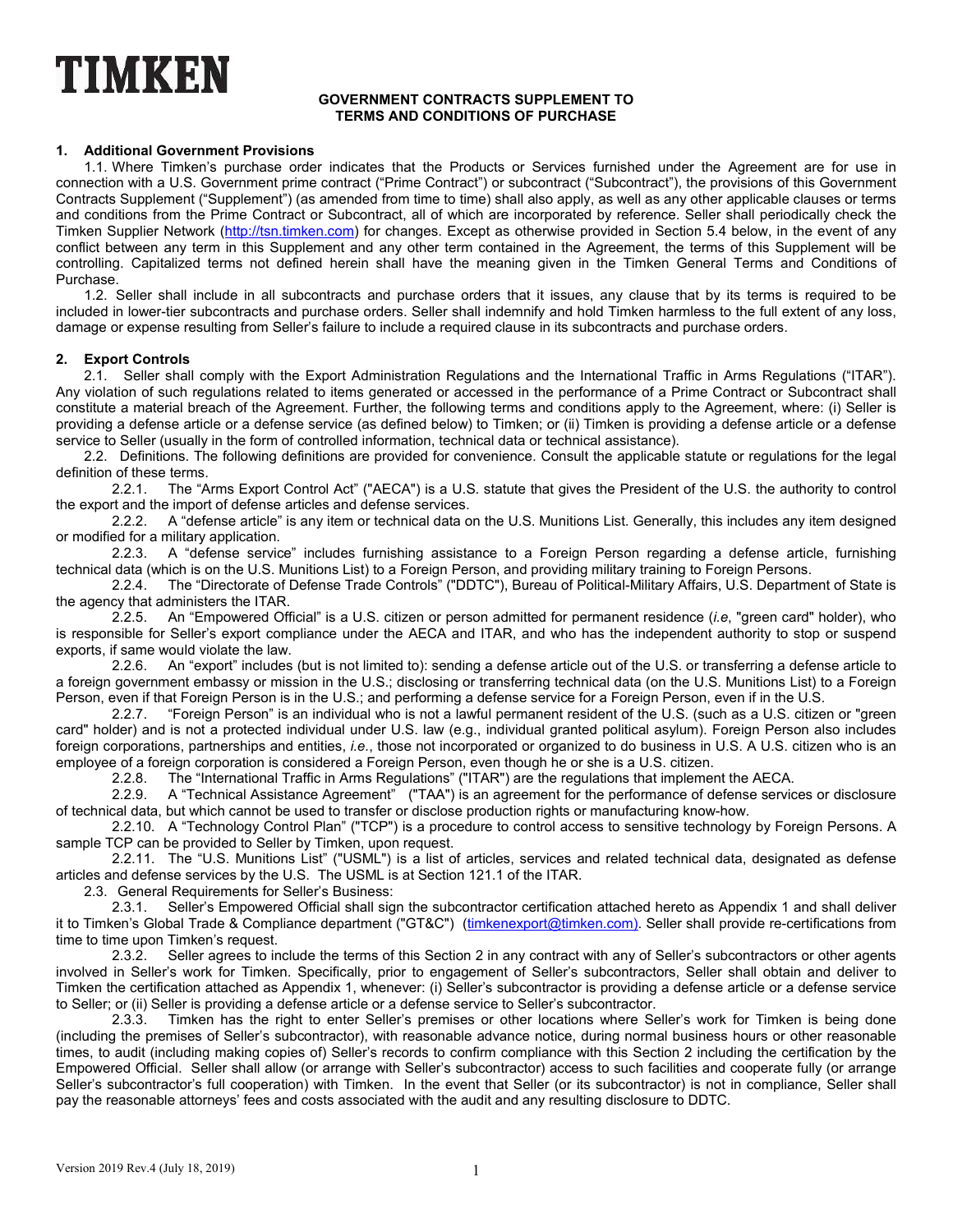2.4. If Seller is providing defense articles to Timken:

2.4.1. Seller's invoice, packing slip, and other documents related to any defense articles for Timken shall clearly state that the shipment contains defense articles.

2.4.2. If Seller exports defense articles at Timken's request or on Timken's behalf, where Timken is shown as the exporter of record, Seller must notify GT&C a reasonable time prior to export (timkenexport@timken.com) and receive written authorization from GT&C, before Seller exports. Seller shall then provide Timken with a copy of the Electronic Export Information filed with the U.S. Department of Census' Automated Export System, together with a copy of the appropriate export license from DDTC.

2.5. If Seller is providing defense services to Timken:

2.5.1. If Seller does not have a Timken-approved TAA covering the intended defense services, Seller shall notify GT&C in writing before beginning the provision of any defense services for Timken.<br>2.5.2. Seller shall not export any defense services on Tir

Seller shall not export any defense services on Timken's behalf or in Timken's name, without prior written authorization by GT&C and an approved TAA in place.

2.6. Seller shall indemnify and hold Timken harmless against any loss, cost or damage suffered by Timken arising out of Seller's violation of, or failure to comply with, the export control laws referenced in this Section 2, or Seller's failure to comply with the obligations set forth in this Section 2.

#### **3. Orders for Commercial Items**

If Timken has determined that the Products being supplied by Seller under this order meet the definition of "commercial item" under FAR 2.101, then only the clauses marked with an asterisk (\*) in Sections 4, 5 and 6 below will apply to this order.

## **4. Certifications**

Seller, by accepting Timken's purchase order, hereby certifies compliance with the following clauses and shall indemnify and hold Timken harmless from and against any loss, damage, liability or expense resulting from any failure of Seller or Seller's lower-tier subcontractors or vendors to provide accurate certifications:

- 4.1. 52.225-20 Prohibition on Conducting Restricted Business Operations in Sudan Certification (Jun 2008)
- 4.2. If the value of this order exceeds \$10,000: 52.219-1 Small Business Programs Representations (Apr 2002) 52.219-22 Small Disadvantaged Business Status (Oct 1999) 52.222-22 Previous Contracts and Compliance Reports (Feb 1999) 4.3. If the value of this order exceeds \$25,000:
- \*52.209-5 Certification Regarding Debarment, Suspension, Proposed Debarment, and Other Responsibility Matters (May 2008)
- 4.4. If the value of this order exceeds \$100,000:
	- 52.203-11 Certification and Disclosure Regarding Payments to Influence Certain Federal Transactions (Sep 2007) 52.204-5 Women-Owned Business (Other Than Small Business) (May 1999)
	- 52.223-13 Certification of Toxic Chemical Release Reporting (Oct 2000)

## **5. Equal Opportunity**

Timken and its subcontractor(s) shall abide by the requirements of 41 CFR 60-1.4(a), 60-300.5(a) and 60-741.5(a). These regulations prohibit discrimination against qualified individuals based on their status as protected veterans or individuals with disabilities, and prohibit discrimination against all individuals based on their race, color, religion, sex, sexual orientation, gender identity or national origin. Moreover, these regulations require that covered prime contractors and subcontractors take affirmative action to employ and advance in employment individuals without regard to race, color, religion, sex, sexual orientation, gender identity, national origin, protected veteran status or disability.

#### **6. Additional Government Clauses**

6.1. As used herein, "FAR" shall mean the Federal Acquisition Regulation, and "DFARS" shall mean the Defense Federal Acquisition Regulation Supplement.

6.2. The FAR/DFARS Clauses set forth on the following pages are hereby "flowed down" from the applicable Prime Contract or Subcontract and are incorporated by reference with the same force and effect as if they were given in full text. Referenced clauses shall apply to Seller in such a manner as is necessary to reflect the position of Seller as a subcontractor to Timken, and the obligations of the Contractor to the Government as provided in these clauses shall be deemed to be the obligations of Seller to Timken. However, wherever the clauses include a requirement for the settlement of disputes between the parties in accordance with the "Disputes" clause, the dispute shall be disposed of in accordance with the Governing Law and Venue clause of the Agreement, as applicable, and not the Prime Contract or Subcontract.

6.3. Where necessary to make the context of these provisions applicable to this Agreement, the term "Government" and equivalent phrases shall mean Timken, the term "Contractor" shall mean Seller, the term "Contract" shall mean this Agreement, and the terms "Contracting Officer" and equivalent phrases shall mean Timken's contractual representative, except in those instances where regulations or sense of the clause dictate otherwise, or as otherwise specified below. Rights of inspection and audit of Seller's books and records provided in the clauses below, are, however, reserved exclusively to the Government.

6.4. The effective version of each FAR and DFARS clause shall be the same version as that which appears in the Prime Contract or Subcontract. Unless the specific FAR/DFARS clause referenced below is mandatory by law, statute, or regulation, in cases of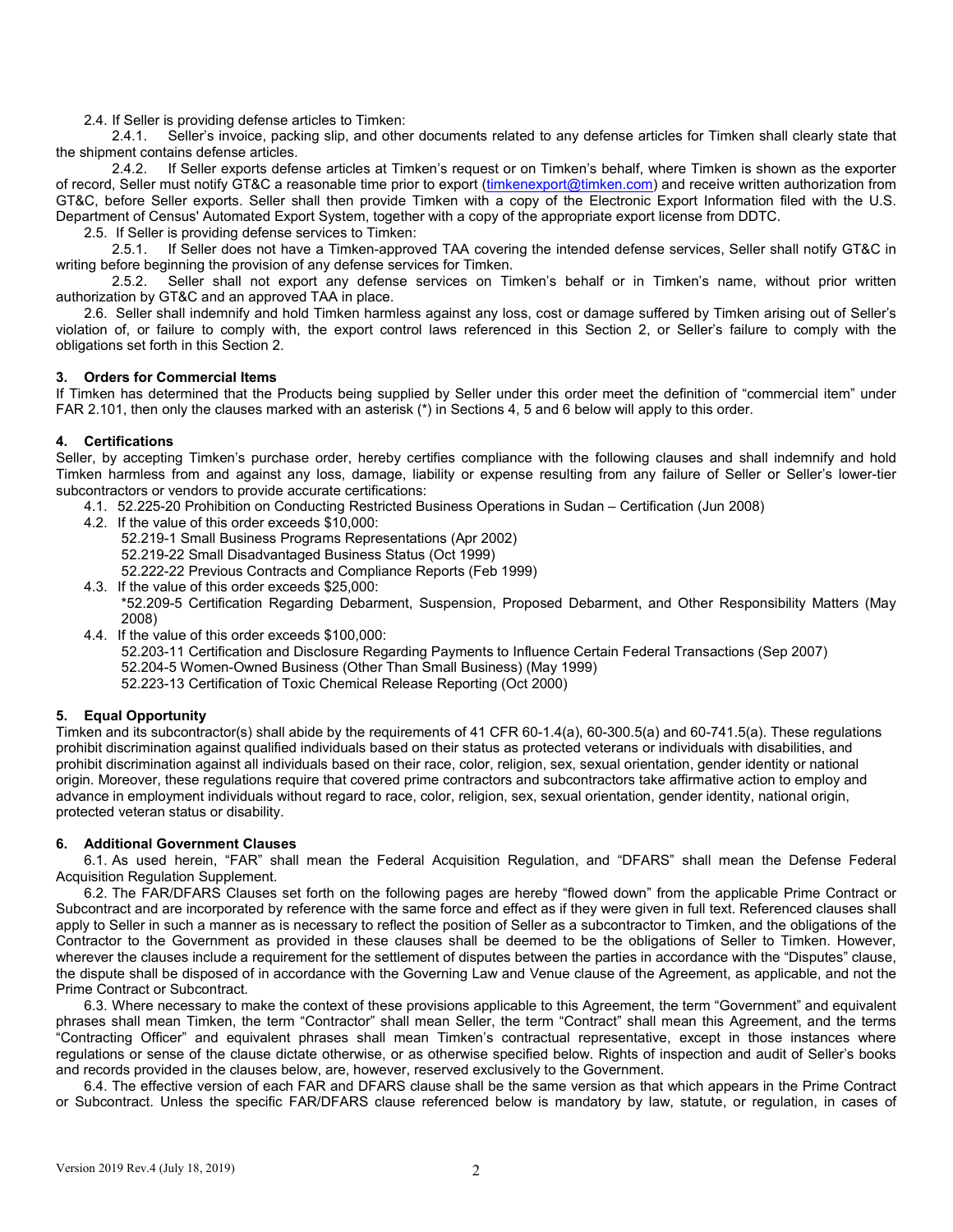inconsistency between any other provision of this Agreement and a referenced clause, the other provision of this Agreement shall be controlling.

6.5. Seller shall indemnify and hold Timken harmless from and against any loss, damage, liability or expense caused by any failure of Seller or Seller's lower-tier subcontractors or vendors to comply with any of the requirements of the applicable FAR and DFARS clauses.

6.6. Seller acknowledges that Timken may flow down to Seller other agency (e.g., DOE, NASA) supplement contract clauses as applicable. Seller shall comply with such other agency clauses that Timken incorporates by reference in its purchase order or other document provided to Seller.

| The following FAR clauses are incorporated by reference as applicable unless otherwise stated on the face of Timken's |  |  |  |  |  |  |
|-----------------------------------------------------------------------------------------------------------------------|--|--|--|--|--|--|
| purchase order:                                                                                                       |  |  |  |  |  |  |

| <b>FAR Clause</b> | <b>Title and date</b>                                                                                | <b>Applies to</b>                                                                                                                                                                                                                                                                      |  |  |
|-------------------|------------------------------------------------------------------------------------------------------|----------------------------------------------------------------------------------------------------------------------------------------------------------------------------------------------------------------------------------------------------------------------------------------|--|--|
| 52.202-1          | Definitions (Jul 2004)                                                                               | All orders                                                                                                                                                                                                                                                                             |  |  |
| 52.203-2          | Certificate of Independent Price Determination<br>(Apr 1985)                                         | All orders                                                                                                                                                                                                                                                                             |  |  |
| 52.203-3          | Gratuities (Apr 1984)                                                                                | All orders                                                                                                                                                                                                                                                                             |  |  |
| 52.203-5          | Covenant Against Contingent Fees (Apr 1984)                                                          | All orders                                                                                                                                                                                                                                                                             |  |  |
| 52.203-6          | Restrictions on Subcontractor Sales to the Government<br>(Sep 2006)                                  | Orders over \$100,000                                                                                                                                                                                                                                                                  |  |  |
| 52.203-7          | Anti-Kickback Procedures (Jul 1995)                                                                  | Orders over \$100,000 (but delete paragraph (c)(1))                                                                                                                                                                                                                                    |  |  |
| $52.203 - 8$      | Cancellation, Rescission, and Recovery of Funds for<br>Illegal or Improper Activity (Jan 1997)       | All orders                                                                                                                                                                                                                                                                             |  |  |
| 52.203-10         | Price or Fee Adjustment for Illegal or Improper Activity<br>(Jan 1997)                               | All orders                                                                                                                                                                                                                                                                             |  |  |
| 52.203-12         | Limitation on Payments to Influence Certain Federal<br>Transactions (Sep 2007)                       | Orders over \$100,000                                                                                                                                                                                                                                                                  |  |  |
| 52.203-13         | Contractor Code of Business Ethics and Conduct (Apr<br>2010)                                         | Orders over \$5 million having a performance period of<br>more than 120 days (all disclosures of violation of the civil<br>False Claims Act or of Federal criminal law shall be<br>directed to the agency Office of the Inspector General,<br>with a copy to the Contracting Officer.) |  |  |
| 52.203-15         | Whistleblower Protections Under the American<br>Recovery and Reinvestment Act of 2009 (JUN 2010)     | All orders funded under the Recovery Act.                                                                                                                                                                                                                                              |  |  |
| 52.203-14         | Display of Hotline Poster(s) (Dec 2007)                                                              | Orders over \$5 million except when the order is for<br>commercial items or is to be performed entirely outside<br>the U.S.                                                                                                                                                            |  |  |
| 52.204-2          | Security Requirements (Aug 1996)                                                                     | Orders involving access to classified information. In<br>paragraph (c) do not replace "Government" with "Buyer".                                                                                                                                                                       |  |  |
| 52.211-5          | Material Requirements (Aug 2000)                                                                     | All orders                                                                                                                                                                                                                                                                             |  |  |
| 52.211-15         | *Defense Priority and Allocation Requirements (Apr<br>2008)                                          | Orders bearing an indication that it is a DPAS rated order                                                                                                                                                                                                                             |  |  |
| 52.211-17         | Delivery of Excess Quantities (Sep 1989)                                                             | All orders                                                                                                                                                                                                                                                                             |  |  |
| $52.215 - 2$      | Audit and Records -<br>Negotiation (Mar 2009)                                                        | Orders meeting the criteria stated in this clause. Seller<br>shall be required to submit proprietary information only to<br>the Government or a third party auditor.                                                                                                                   |  |  |
| 52.215-10         | Price Reduction for Defective Cost or Pricing Data (Oct)<br>1997)                                    | Orders over \$650,000 that do not qualify for an exception<br>from cost or pricing data                                                                                                                                                                                                |  |  |
| 52.215-11         | Price Reduction for Defective Cost or Pricing Data --<br>Modifications (Oct 1997)                    | Orders over \$650,000 that do not qualify for an exception<br>from cost or pricing data                                                                                                                                                                                                |  |  |
| 52.215-12         | Subcontractor Cost or Pricing Data (Oct 1997)                                                        | Orders over \$650,000 that do not qualify for an exception<br>from cost or pricing data                                                                                                                                                                                                |  |  |
| 52.215-13         | Subcontractor Cost or Pricing Data - Modifications (Oct<br>1997)                                     | Orders over \$650,000 that do not qualify for an exception<br>from cost or pricing data                                                                                                                                                                                                |  |  |
| 52.215-14         | Integrity of Unit Prices (Oct 1997)                                                                  | Orders over \$10,000 (but paragraph (b) is deleted)                                                                                                                                                                                                                                    |  |  |
| 52.215-15         | Pension Adjustments and Asset Reversions (Oct 2004)                                                  | Orders for which cost and pricing data are required or for<br>which any pre-award or post-award cost determinations<br>will be subject to FAR Part 31                                                                                                                                  |  |  |
| 52.215-18         | Reversion or Adjustment of Plans for Postretirement<br>Benefits (PRB) Other Than Pensions (Jul 2005) | Orders for which cost and pricing data are required or for<br>which any pre-award or post-award cost determinations<br>will be subject to FAR Part 31                                                                                                                                  |  |  |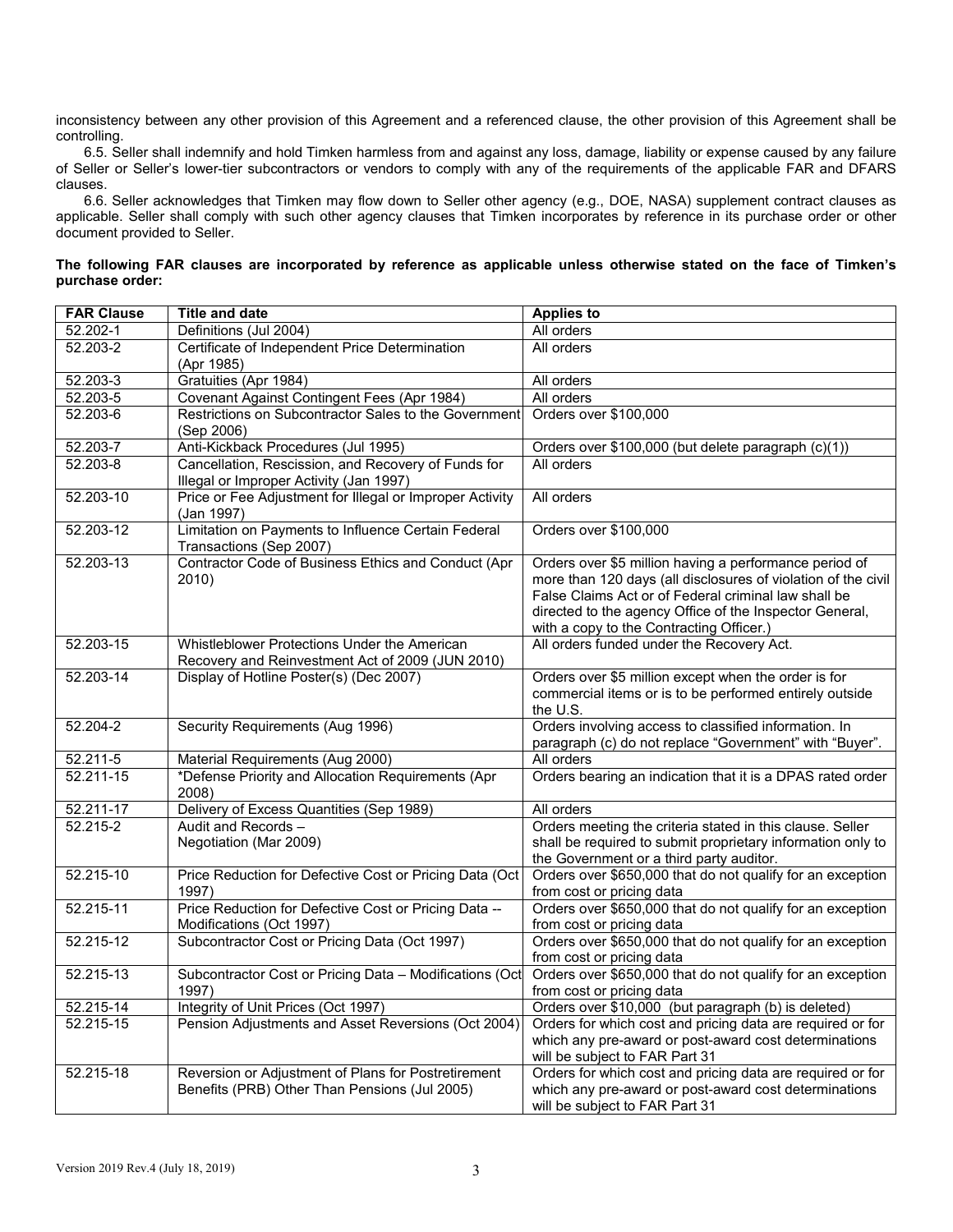| <b>FAR Clause</b>       | <b>Title and date</b>                                                                                                       | <b>Applies to</b>                                                                                                                                                                                                                                    |  |  |
|-------------------------|-----------------------------------------------------------------------------------------------------------------------------|------------------------------------------------------------------------------------------------------------------------------------------------------------------------------------------------------------------------------------------------------|--|--|
| 52-215-19               | Notification of Ownership Changes (Oct 1997)                                                                                | Orders for which cost and pricing data are required or for<br>which any pre-award or post-award cost determinations<br>will be subject to FAR Subpart 31.2                                                                                           |  |  |
| 52.215-20               | Requirements for Cost or Pricing Data or Information<br>Other Than Cost or Pricing Data (Oct 1997)                          | All orders unless otherwise exempt                                                                                                                                                                                                                   |  |  |
| 52.215-21               | Requirements for Cost or Pricing Data or Information<br>Other Than Cost or Pricing Data - Modifications (Oct<br>1997)       | All orders unless otherwise exempt                                                                                                                                                                                                                   |  |  |
| $52.219 - 8$            | *Utilization of Small Business Concerns (May 2004)                                                                          | All orders. Orders over \$650,000 must include 52.219-8<br>in lower tier subcontracts that offer subcontracting<br>opportunities. Does not apply to small businesses.                                                                                |  |  |
| 52.219-9                | Small Business Subcontracting Plan (Jul 2010)                                                                               | Orders over \$550,000. Does not apply to small<br>businesses.                                                                                                                                                                                        |  |  |
| 52.222-1                | Notice to the Government of Labor Disputes (Feb<br>1997)                                                                    | All orders                                                                                                                                                                                                                                           |  |  |
| 52.222-4                | Contract Work Hours and Safety Standards Act -<br>Overtime Compensation (Jul 2005)                                          | Orders over \$100,000                                                                                                                                                                                                                                |  |  |
| 52.222-19               | Child Labor - Cooperation with Authorities and<br>Remedies (Jul 2010)                                                       | All orders                                                                                                                                                                                                                                           |  |  |
| 52.222-20               | Walsh-Healey Public Contracts Act (Dec 1996)                                                                                | Orders over \$10,000                                                                                                                                                                                                                                 |  |  |
| 52.222-21               | Prohibition of Segregated Facilities (Feb 1999)                                                                             | All orders                                                                                                                                                                                                                                           |  |  |
| 52.222-26               | *Equal Opportunity (Mar 2007)                                                                                               | All orders                                                                                                                                                                                                                                           |  |  |
| 52.222-35               | *Equal Opportunity for Special Disabled Veterans,<br>Veterans of the Vietnam Era, and Other Eligible<br>Veterans (Sep 2006) | Orders over \$100,000 except when work is performed<br>outside the U.S. by employees recruited outside the U.S.                                                                                                                                      |  |  |
| 52.222-36               | *Affirmative Action for Workers with Disabilities<br>(Oct 2010)                                                             | Orders over \$15,000 except when performance of the<br>work and the recruitment of workers will occur outside the<br>United States, Puerto Rico, the Northern Mariana Islands,<br>American Samoa, Guam, the U.S. Virgin Islands, and<br>Wake Island. |  |  |
| 52.222-37               | Employment Reports on Special Disabled Veterans,<br>Veterans of the Vietnam Era, and Other Eligible<br>Veterans (Sep 2006)  | Orders over \$100,000                                                                                                                                                                                                                                |  |  |
| 52.222-40               | Notification of Employee Rights Under the National<br><b>Labor Relations Act</b>                                            | Orders over \$100,000                                                                                                                                                                                                                                |  |  |
| 52.222-41               | Service Contract Act of 1965 (Nov 2007)                                                                                     | All orders                                                                                                                                                                                                                                           |  |  |
| 52.222-50               | Combating Trafficking in Persons (Aug 2007)                                                                                 | All orders                                                                                                                                                                                                                                           |  |  |
| 52.222-54               | Employment Eligibility Verification (Jan 2009)                                                                              | Orders for services or for construction having a value of<br>\$3,000 or more and which are to be performed in the U.S.                                                                                                                               |  |  |
| 52.223-3                | Hazardous Material Identification and Material Safety<br>Data (Jan 1997) and Alternate I                                    | All orders                                                                                                                                                                                                                                           |  |  |
| 52.223-7                | Notice of Radioactive Materials (Jan 1997)                                                                                  | All orders                                                                                                                                                                                                                                           |  |  |
| 52.223-11               | Ozone-Depleting Substances (May 2001)                                                                                       | All orders                                                                                                                                                                                                                                           |  |  |
| $\overline{52.223}$ -14 | Toxic Chemical Release Reporting (Aug 2003)                                                                                 | Orders over \$100,000                                                                                                                                                                                                                                |  |  |
| 52.225-1                | Buy American Act - Supplies (Feb 2009)                                                                                      | Orders for items that will be delivered as end items to the<br>U.S. Government                                                                                                                                                                       |  |  |
| 52.225-2                | Buy American Act Certificate (Feb 2009)                                                                                     | Orders for items that will be delivered as end items to the<br>U.S. Government                                                                                                                                                                       |  |  |
| 52.225-8                | Duty-Free Entry (Feb 2000)                                                                                                  | All orders                                                                                                                                                                                                                                           |  |  |
| 52.225-13               | Restrictions on Certain Foreign Purchases (Jun 2008)                                                                        | All orders                                                                                                                                                                                                                                           |  |  |
| 52.227-1                | Authorization and Consent (Dec 2007)                                                                                        | All orders                                                                                                                                                                                                                                           |  |  |
| 52.227-2                | Notice and Assistance Regarding Patent and Copyright<br>Infringement (Dec 2007)                                             | Orders over \$100,000                                                                                                                                                                                                                                |  |  |
| 52.227-9                | Refund of Royalties (Apr 1984)                                                                                              | Orders in which the amount of royalties reported by Seller<br>during negotiation exceeds \$250                                                                                                                                                       |  |  |
| 52.227-10               | Filing of Patent Applications - Classified Subject Matter<br>(Dec 2007)                                                     | All orders                                                                                                                                                                                                                                           |  |  |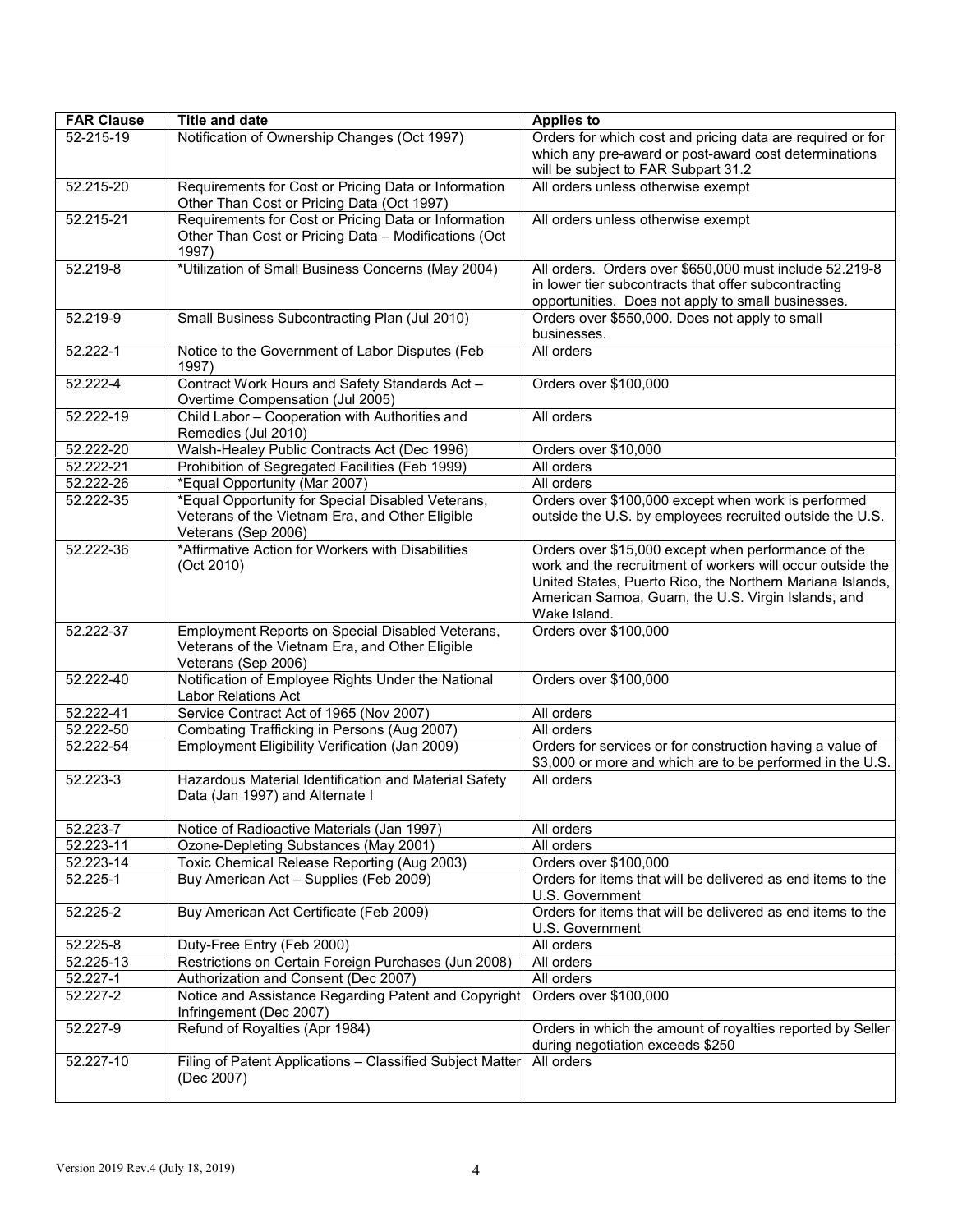| <b>FAR Clause</b>      | <b>Title and date</b>                                                                     | <b>Applies to</b>                                                                                                                                                                                                                                                                                                                                                               |  |  |
|------------------------|-------------------------------------------------------------------------------------------|---------------------------------------------------------------------------------------------------------------------------------------------------------------------------------------------------------------------------------------------------------------------------------------------------------------------------------------------------------------------------------|--|--|
| 52.227-11              | Patent Rights - Ownership by the Contractor (Dec<br>2007)                                 | All orders to a small business concern or nonprofit<br>organization for experimental, development and research<br>(references to the Government are not changed; Seller<br>has all rights and obligations of the Contractor in this<br>clause)                                                                                                                                  |  |  |
| 52.227-13              | Patent Rights -- Ownership by the Government (Dec<br>2007)                                | All orders for experimental, developmental, or research<br>work; and with other than small business concern,<br>nonprofit organization, or domestic concern. Clause then<br>applies only to any work of this order to be performed<br>outside U.S. (references to the Government are not<br>changed; Seller has all rights and obligations of the<br>Contractor in this clause) |  |  |
| 52.227-14              | Rights in Data - General (Dec 2007)                                                       | Orders placed under a Government contract or<br>subcontract other than DoD, NASA or DOE contracts and<br>subcontracts                                                                                                                                                                                                                                                           |  |  |
| 52.227-16              | Additional Data Requirements (Jun 1987)                                                   | Orders placed under a Government contract or<br>subcontract other than DoD, NASA or DOE contracts and<br>subcontracts                                                                                                                                                                                                                                                           |  |  |
| 52.229-3               | Federal, State and Local Taxes (Apr 2003)                                                 | All orders                                                                                                                                                                                                                                                                                                                                                                      |  |  |
| 52.233-3               | Protest after Award (Aug 1996)                                                            | All orders                                                                                                                                                                                                                                                                                                                                                                      |  |  |
| 52.234-1               | Industrial Resources Developed Under Defense<br>Production Act Title III (Dec 1994)       | All orders                                                                                                                                                                                                                                                                                                                                                                      |  |  |
| 52.242-13              | Bankruptcy (Jul 1995)                                                                     | All orders                                                                                                                                                                                                                                                                                                                                                                      |  |  |
| 52.242-15              | Stop-Work Order (Aug 1989)                                                                | All orders                                                                                                                                                                                                                                                                                                                                                                      |  |  |
| 52.242-17              | Government Delay of Work (Apr 1984)                                                       | All orders                                                                                                                                                                                                                                                                                                                                                                      |  |  |
| 52.243-1               | Changes--Fixed Price (Aug 1987)                                                           | All orders                                                                                                                                                                                                                                                                                                                                                                      |  |  |
| 52.243-6               | Change Order Accounting (Apr 1984)                                                        | All orders                                                                                                                                                                                                                                                                                                                                                                      |  |  |
| 52.244-5               | Competition in Subcontracting (Dec 1996)                                                  | All orders                                                                                                                                                                                                                                                                                                                                                                      |  |  |
| 52.244-6               | Subcontracts for Commercial Items (Mar 2007)                                              | All orders                                                                                                                                                                                                                                                                                                                                                                      |  |  |
| 52.245-1               | Government Property (Aug 2010)                                                            | All orders. "Government" means "Government" and/or<br>"Buyer". The second sentence of paragraph (i) is changed<br>to read: "However, neither the Government nor the Buyer<br>shall be liable"                                                                                                                                                                                   |  |  |
| $52.246 - 2$           | Inspection of Supplies--Fixed Price (Aug 1996)                                            | All orders                                                                                                                                                                                                                                                                                                                                                                      |  |  |
| 52.246-16              | Responsibility for Supplies (Apr 1984)                                                    | All orders                                                                                                                                                                                                                                                                                                                                                                      |  |  |
| 52.247-63              | Preference for U.S.-Flag Air Carriers (June 2003)                                         | All orders                                                                                                                                                                                                                                                                                                                                                                      |  |  |
| 52.247-64              | Preference for Privately Owned U.S.-Flag Commercial<br>Vessels (Feb 2006) and Alternate I | All orders                                                                                                                                                                                                                                                                                                                                                                      |  |  |
| 52.248-1               | Value Engineering (Feb 2000)                                                              | Orders over \$100,000                                                                                                                                                                                                                                                                                                                                                           |  |  |
| $\overline{52.249}$ -2 | Termination for Convenience of the Government<br>(Fixed-Price) (May 2004)                 | All orders                                                                                                                                                                                                                                                                                                                                                                      |  |  |

**The following DFARS clauses are incorporated by reference as applicable if Timken's purchase order is placed under a Prime Contract or Subcontract with a component of the Department of Defense:** 

| <b>DFARS Clause</b> | <b>Title and Date</b>                                | <b>Applies to</b>       |
|---------------------|------------------------------------------------------|-------------------------|
| 252.203-7001        | Prohibition on Persons Convicted of Fraud or Other   | Orders over \$100,000   |
|                     | Defense-Contract-Related Felonies (Dec 2008)         |                         |
| 252.204-7000        | Disclosure of Information (Dec 1991)                 | All orders              |
| 252.204-7008        | Export-Controlled Items (Apr 2010)                   | All orders              |
| 252.208-7000        | Intent to Furnish Precious Metals as Government-     | All orders              |
|                     | Furnished Material (Dec 1991)                        |                         |
| 252.209-7001        | Disclosure of Ownership or Control by the Government | All orders              |
|                     | of a Terrorist Country (Jan 2009)                    |                         |
| 252.209-7004        | Subcontracting with Firms that are Owned or          | All orders              |
|                     | Controlled by the Government of a Terrorist Country  |                         |
|                     | (Dec 2006)                                           |                         |
| 252.211-7000        | Acquisition Streamlining (Dec 1991)                  | Orders over \$1 million |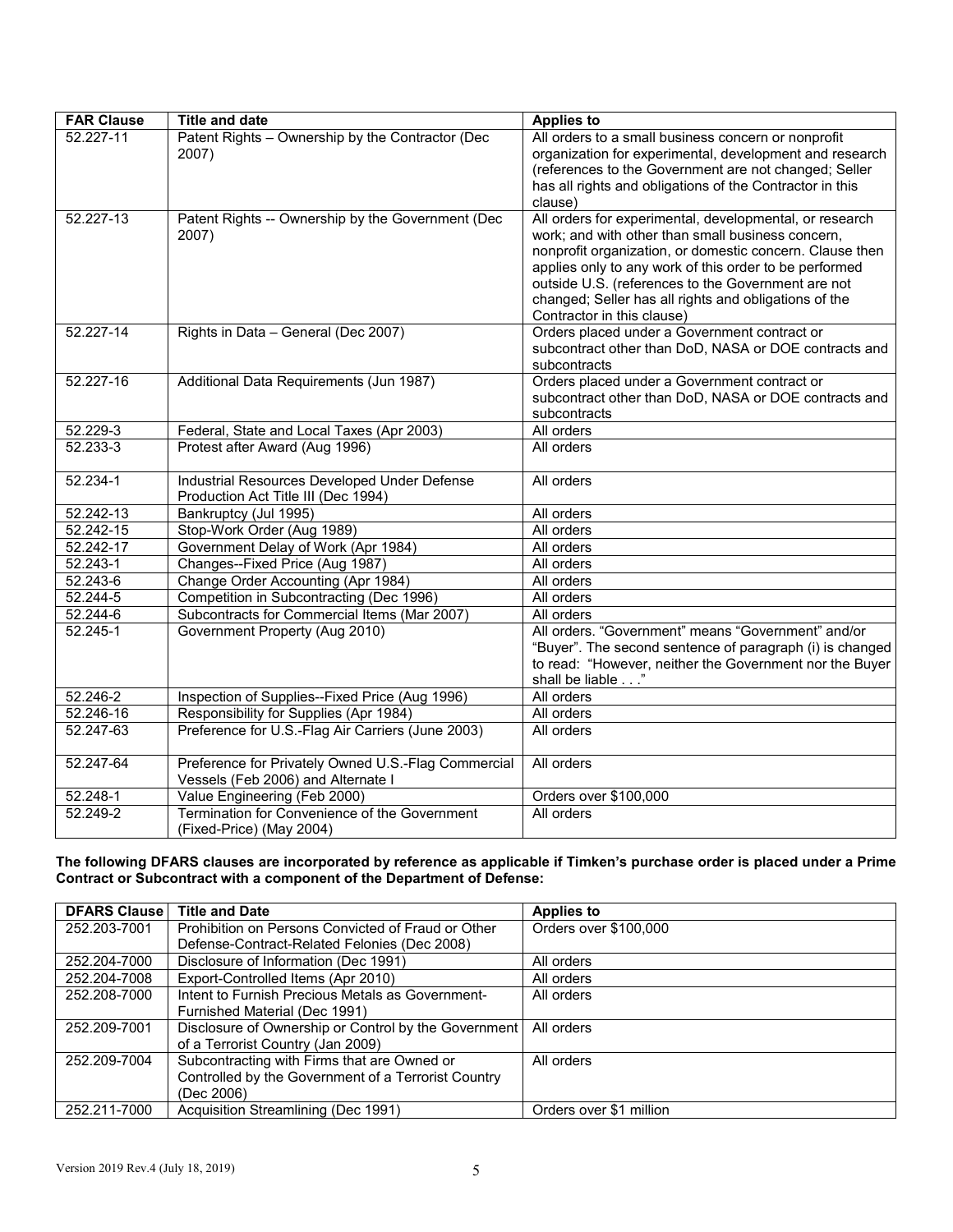| <b>DFARS Clause</b> | <b>Title and Date</b>                                                                                                            | <b>Applies to</b>                                                                                                                                                                                                                                                      |  |  |
|---------------------|----------------------------------------------------------------------------------------------------------------------------------|------------------------------------------------------------------------------------------------------------------------------------------------------------------------------------------------------------------------------------------------------------------------|--|--|
| 252-219-7003        | *Small Business Subcontracting Plan (DoD contracts)<br>(Apr 2007)                                                                | Orders over \$550,000. Does not apply to small<br>businesses.                                                                                                                                                                                                          |  |  |
| 252.211-7003        | Item Identification and Valuation (Aug 2008)                                                                                     | All orders for items requiring unique item identification                                                                                                                                                                                                              |  |  |
| 252.223-7001        | Hazard Warning Labels (Dec 1991)                                                                                                 | All orders                                                                                                                                                                                                                                                             |  |  |
| 252.225-7001        | Buy American Act and Balance of Payments Program<br>(Jan 2009)                                                                   | In lieu of FAR 52.225-1 if that clause would otherwise<br>apply                                                                                                                                                                                                        |  |  |
| 252.225-7002        | Qualifying Country Sources as Subcontractors (Apr<br>2003)                                                                       | All orders that include one of the following clauses:<br>(i) 252.225-7001, Buy American Act and Balance of<br>Payments Program.<br>(ii) 252.225-7021, Trade Agreements.<br>(iii) 252.225-7036, Buy American Act-Free Trade<br>Agreements- Balance of Payments Program. |  |  |
| 252.225-7007        | Prohibition on Acquisition of United States Munitions<br>List Items from Communist Chinese Military<br>Companies<br>(Sep 2006)   | All orders for items covered by the U.S. Munitions List                                                                                                                                                                                                                |  |  |
| 252.225-7009        | Restriction on Acquisition of Certain Articles Containing<br>Specialty Metals (Jul 2009)                                         | All orders under Prime Contracts entered into after July<br>29, 2009                                                                                                                                                                                                   |  |  |
| 252.225-7013        | Duty-Free Entry (Dec 2009)                                                                                                       | All orders                                                                                                                                                                                                                                                             |  |  |
| 252.225-7014        | *Preference for Domestic Specialty Metals and<br>Alternate I<br>(Apr 2003)                                                       | All orders under Prime Contracts entered into prior to July<br>29, 2009                                                                                                                                                                                                |  |  |
| 252.225-7016        | Restriction on Acquisition of Ball and Roller Bearings<br>(Mar 2006)                                                             | All orders                                                                                                                                                                                                                                                             |  |  |
| 252.225-7025        | Restriction on Acquisition of Forgings (Dec 2009)                                                                                | Orders for forging items or products that contain forging<br>items                                                                                                                                                                                                     |  |  |
| 252.226-7001        | Utilization of Indian Organizations, Indian-Owned<br>Economic Enterprises, and Native Hawaiian Small<br><b>Business Concerns</b> | Orders over \$500,000                                                                                                                                                                                                                                                  |  |  |
| 252.227-7013        | Rights in Technical Data - Noncommercial Items (Nov<br>1995)                                                                     | Orders requiring the delivery of technical data for a<br>noncommercial item, component or process                                                                                                                                                                      |  |  |
| 252.227-7015        | *Technical Data - Commercial Items (Nov 1995)                                                                                    | Orders requiring the delivery of technical data for a<br>commercial item, component or process                                                                                                                                                                         |  |  |
| 252.227-7016        | Rights in Bid or Proposal Information (Jun 1995)                                                                                 | All orders                                                                                                                                                                                                                                                             |  |  |
| 252.227-7017        | Identification and Assertion of Use, Release, or<br>Disclosure Restrictions (Jun 1995)                                           | Orders requiring the delivery of technical data or software                                                                                                                                                                                                            |  |  |
| 252.227-7019        | Validation of Asserted Restrictions - Computer<br>Software (Jun 1995)                                                            | Orders requiring the delivery of software                                                                                                                                                                                                                              |  |  |
| 252.227-7025        | Limitations on the Use or Disclosure of Government-<br>Furnished Information Marked with Restrictive Legends<br>(Jun 1995)       | Orders for which the Government or Timken has provided<br>Seller with technical data or software that is marked with<br>another contractor's restrictive legend                                                                                                        |  |  |
| 252.227-7026        | Deferred Delivery of Technical Data or Computer<br>Software (Apr 1988)                                                           | Orders requiring the delivery of technical data or software                                                                                                                                                                                                            |  |  |
| 252.227-7027        | Deferred Ordering of Technical Data or Computer<br>Software (Apr 1988)                                                           | Orders requiring the delivery of technical data or software                                                                                                                                                                                                            |  |  |
| 252.227-7030        | Technical Data - Withholding of Payment (Mar 2000)                                                                               | Orders requiring the delivery of technical data                                                                                                                                                                                                                        |  |  |
| 252.227-7037        | Validation of Restrictive Markings on Technical Data                                                                             | Orders requiring the delivery of technical data, except<br>orders for commercial items or commercial components                                                                                                                                                        |  |  |
| 252.228-7005        | Accident Reporting and Investigation Involving Aircraft,<br>Missiles, and Space Launch (Dec 1991)                                | All orders                                                                                                                                                                                                                                                             |  |  |
| 252.231-7000        | Supplemental Cost Principles (Dec 1991)                                                                                          | All orders                                                                                                                                                                                                                                                             |  |  |
| 252.236-7013        | Requirement for Competition Opportunity for American<br>Steel Producers, Fabricators, and Manufacturers (Jan<br>2009)            | All orders                                                                                                                                                                                                                                                             |  |  |
| 252.243-7001        | Pricing of Contract Modifications (Dec 1991)                                                                                     | All orders                                                                                                                                                                                                                                                             |  |  |
| 252.243-7002        | *Requests for Equitable Adjustment (Mar 1998)                                                                                    | Orders over \$100,000                                                                                                                                                                                                                                                  |  |  |
| 252.244-7000        | Subcontracts for Commercial Items and Commercial<br>Components (DOD Contracts) (Aug 2009)                                        | All orders                                                                                                                                                                                                                                                             |  |  |
| 252.246-7001        | Warranty of Data and Alternate 1 (Dec 1991)                                                                                      | All orders                                                                                                                                                                                                                                                             |  |  |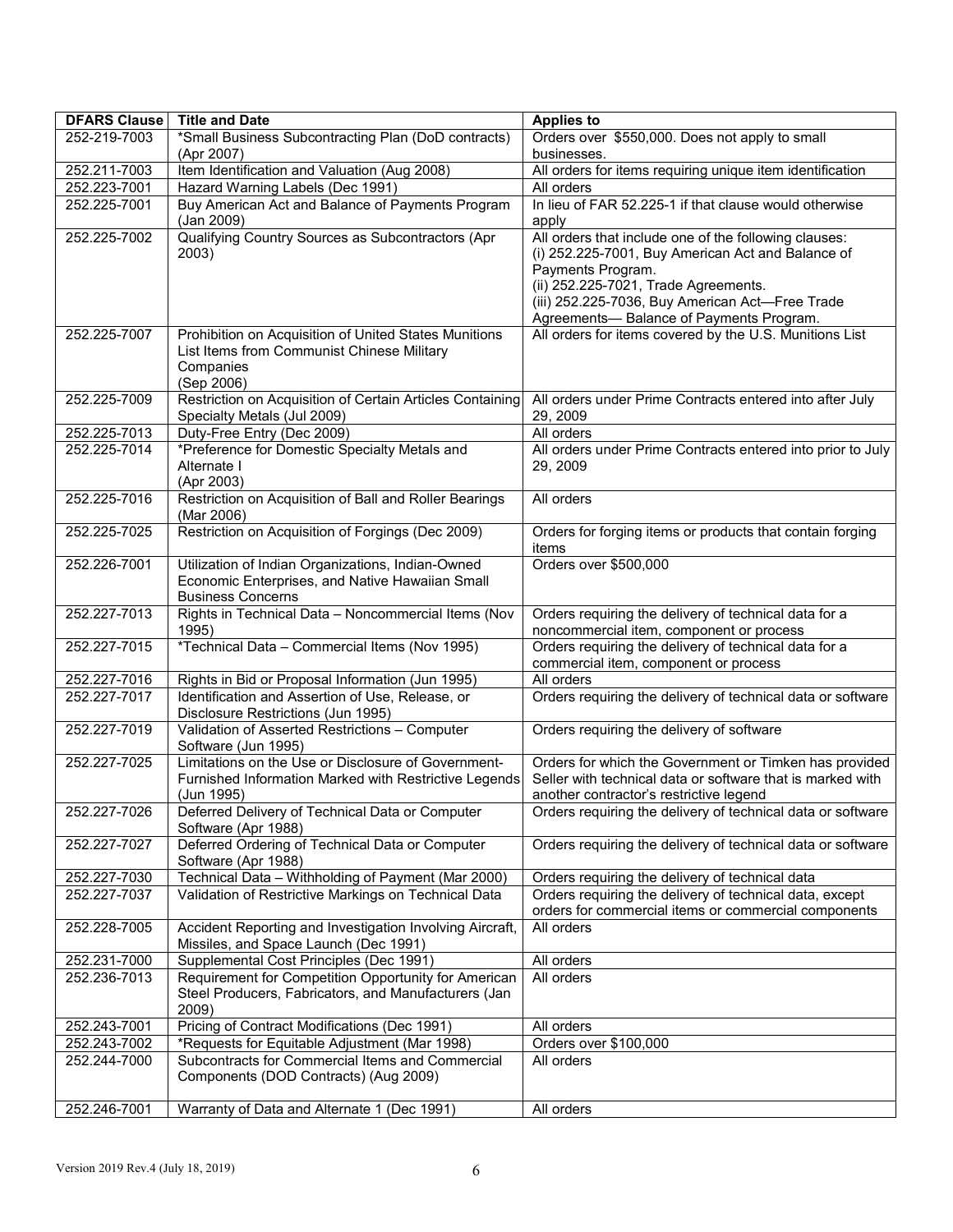| <b>DFARS Clause</b> | <b>Title and Date</b>                                                       | <b>Applies to</b>                                                                                                                                                                                                                                                                                                                                                                       |
|---------------------|-----------------------------------------------------------------------------|-----------------------------------------------------------------------------------------------------------------------------------------------------------------------------------------------------------------------------------------------------------------------------------------------------------------------------------------------------------------------------------------|
| 252.246-7003        | Notification of Potential Safety Issues (Jan 2007)                          | All orders                                                                                                                                                                                                                                                                                                                                                                              |
| 252.247-7023        | *Transportation of Supplies by Sea (May 2002)<br>Alternate III<br>May 2002  | Orders over \$100,000                                                                                                                                                                                                                                                                                                                                                                   |
| 252.247-7024        | *Notification of Transportation of Supplies by Sea (Mar<br>2000             | Orders over \$100,000                                                                                                                                                                                                                                                                                                                                                                   |
| 252.249-7002        | Notification of Anticipated Contract Termination or<br>Reduction (Dec 2006) | Orders over \$550,000 when Timken is the prime<br>contractor, and orders over \$100,000 when Timken is a<br>first-tier subcontractor (substitute "Timken" for<br>"Contracting Officer" throughout; modify paragraph (d)(1)<br>to read "[P]rovide notice of the proposed termination or<br>reduction to each subcontractor with a subcontract of<br>\$100,000 or more under the program" |